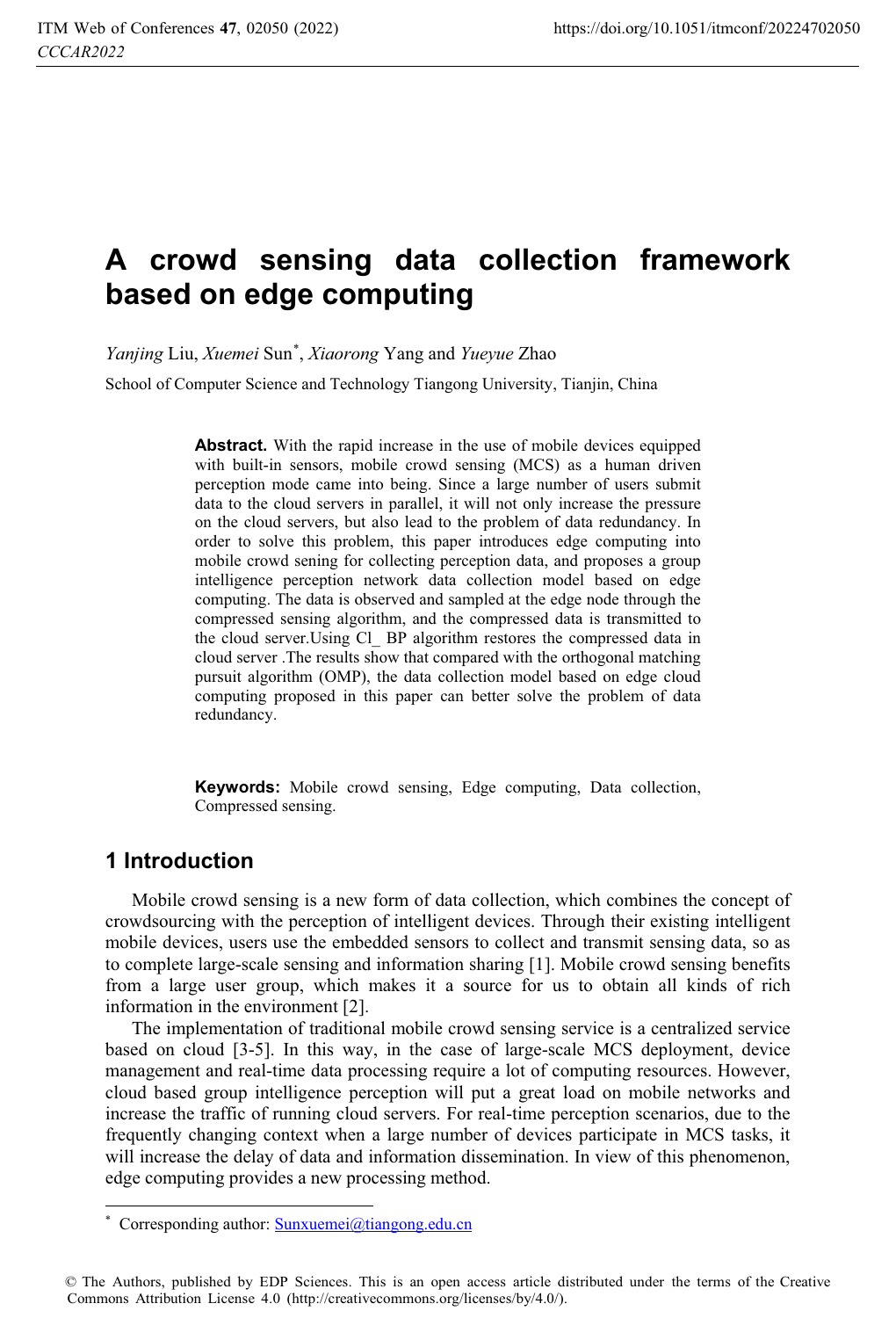Mobile edge computing (MEC) offloads computing near mobile devices by introducing a new middle layer [6], which is responsible for data aggregation, filtering, processing and storage. As shown in Figure 1. In the context of group intelligence perception, MEC can preprocess the original perception data collected by intelligent devices, and can also independently support real-time perception of scenes and deal with users' frequently changing context in time without contacting cloud server. The mobile crowd sensing task execution process based on edge computing [7] reduces the computational complexity of centralized cloud services, reduces the delay caused by sending notifications and alerts to mobile devices in real-time swarm intelligence aware scenarios, and reduces privacy threats.

Mobile crowd sensing system will face many problems in the process of data collection. On the one hand, it is necessary to ensure that mobile users cover all perceived areas in order to obtain reliable and complete data. However, in practice, the platform cannot afford to recruit so many users because of the large cost involved, and sometimes there are no users available in the required sensing area. At the same time, this method may lead to data redundancy and consume additional system resources. On the other hand, the platform will collect a large amount of data after publishing tasks, and processing a large amount of perceptual data will greatly increase the load of cloud server. Therefore, how to reduce the transmission of redundant information and reduce the consumption of system resources has become a major problem in the research of swarm intelligence perception system.

To sum up, this paper designs a data collection mode based on edge computing. Firstly, after processing the data collected by users by the edge server, the data is observed and sampled at the edge node through the compressed sensing algorithm [8], and the compressed data is transmitted to the cloud server. Secondly, using Cl\_ BP algorithm restores the compressed data, so as to effectively restore the data in the target area.

# **2. System model and algorithm**

### **2.1 System model**

The model proposed in this paper consists of three layers, including cloud server, multiple edge servers in the region and a large number of mobile users. The task requester first issues a perception task to the cloud server. The cloud server decomposes the request according to the required location and distributes the sub request to the corresponding edge server. The edge server selects the appropriate user to perform the sensing task. Then, the user sends the collected data to the edge server through short-range communication technology. The edge server preprocesses the data, then compresses it and forwards it to the cloud server. Finally, after collecting all the sensing data, the cloud server reconstructs the data and displays the aggregated results to the requester. The flow of the whole model is shown in Figure 1.

### **2.2 Data compression based on compressed sensing algorithm**

This section will compress the data in the region at the edge layer through the idea of compressed sensing. Then, the filled complete data of all users from time 1 to time t can be compressed. For a single user P, the perception data obtained after t times is  $X_p =$  $\frac{p}{m}$ ,  $x_2^p$ ,...,  $x_t^p$ <sup>T</sup>. The collected perception data can be expressed as  $X_m =$ <br>  $\frac{m}{m}$   $x_m^m$   $\frac{m}{m}$ <sup>T</sup>. The union of greas covered by different users at different perception  $\begin{bmatrix} x^m & x^m & x^m \end{bmatrix}$  $[x_1^m, x_2^m, \ldots, x_t^m]^T$ . The union of areas covered by different users at different perception times as  $X = X^1 \cup X^2 \cup \cdots \cup X^m$ times as  $X = X_t^1 \cup X_t^2 \cup ... \cup X_t^m$ .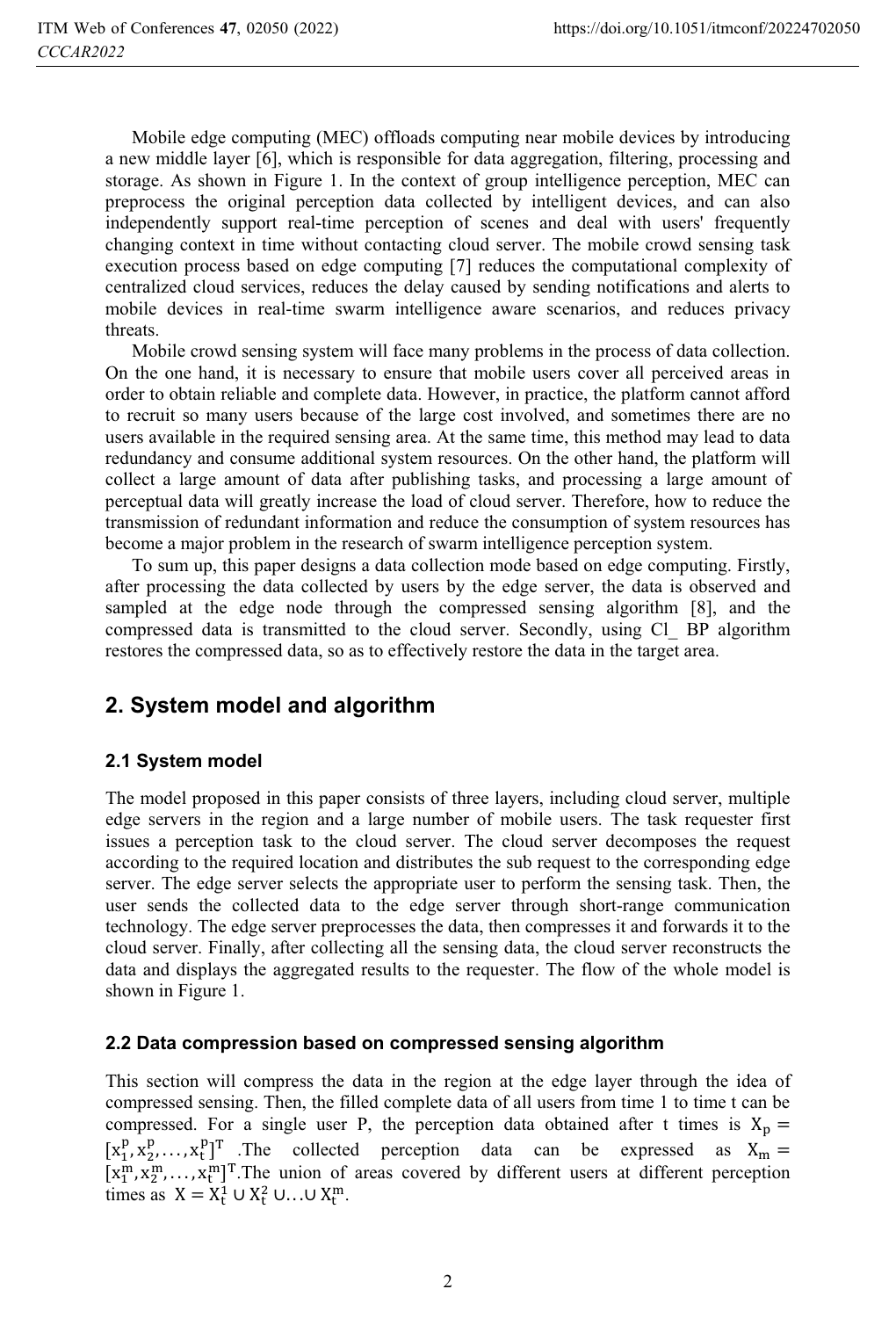

**Fig. 1.** Data collection model based on edge computing.

When using the compressed sensing principle for data collection, according to the requirements of CS, if you want to compress the collected data, first analyze the sparsity of the collected sensing data to determine whether the collected data is compressible, and then use discrete cosine transform (DCT) to analyze the sparsity of the collected data. If the data can be compressed, some time points should be selected through the row vector in the observation matrix. At the selected time point, the weighted measurement value multiplied by the collected perceptual data and the corresponding elements in the observation matrix is generated in the edge server. Therefore, the measurement value submitted by a single user can be expressed as (1):

$$
Y_i = \sum_{j=1}^t \varphi_{ij} x_j \tag{1}
$$

Where  $\Phi$  is the collection coefficient.

The perceptual data  $x_1$  collected by the user at time  $t_1$  is multiplied by the collection coefficient, and then the data is sent to time  $t_2$ ; At time  $t_2$ , the sum of the observed value at time  $t_1$  and the perceived data  $x_2$  collected by the user at time  $t_2$  multiplied by the collection coefficient and the added weight is sent to the next time until the user collects the data within his perceived time. After t<sup>\*</sup> times of observation, the observation value formed by user P at the time of  $t^*$  is shown in (2), where  $t^* \ll t$ 

$$
Y = \Phi \times X \begin{pmatrix} \Phi_{11} & \cdots & \Phi_{1t} \\ \vdots & \ddots & \vdots \\ \Phi_{t1} & \cdots & \Phi_{tt} \end{pmatrix} \begin{pmatrix} x_1 \\ \vdots \\ x_t \end{pmatrix} = [y_1, y_2, \dots, y_t]^T
$$
 (2)

#### **2.3 Data reconstruction algorithm based on CL\_BP**

In the previous section, after the edge node has compressed the data, this section uses the reconstruction algorithm of base pursuit cloud (cl\_bp) of cloud server to restore the original data. In the discrete cosine transform domain, the data X collected by the user meets the compressibility, and then the data construction method of the original data  $\hat{X}$  can be described by using the compressed sampling observation value Y. then the estimated value  $\hat{X}$  of the original data X can be reconstructed to solve the optimization problem in (3):

$$
\widehat{X} = \operatorname{argmin} \left| |X| \right|_0 \quad \text{s.t. } Y = \Phi X \tag{3}
$$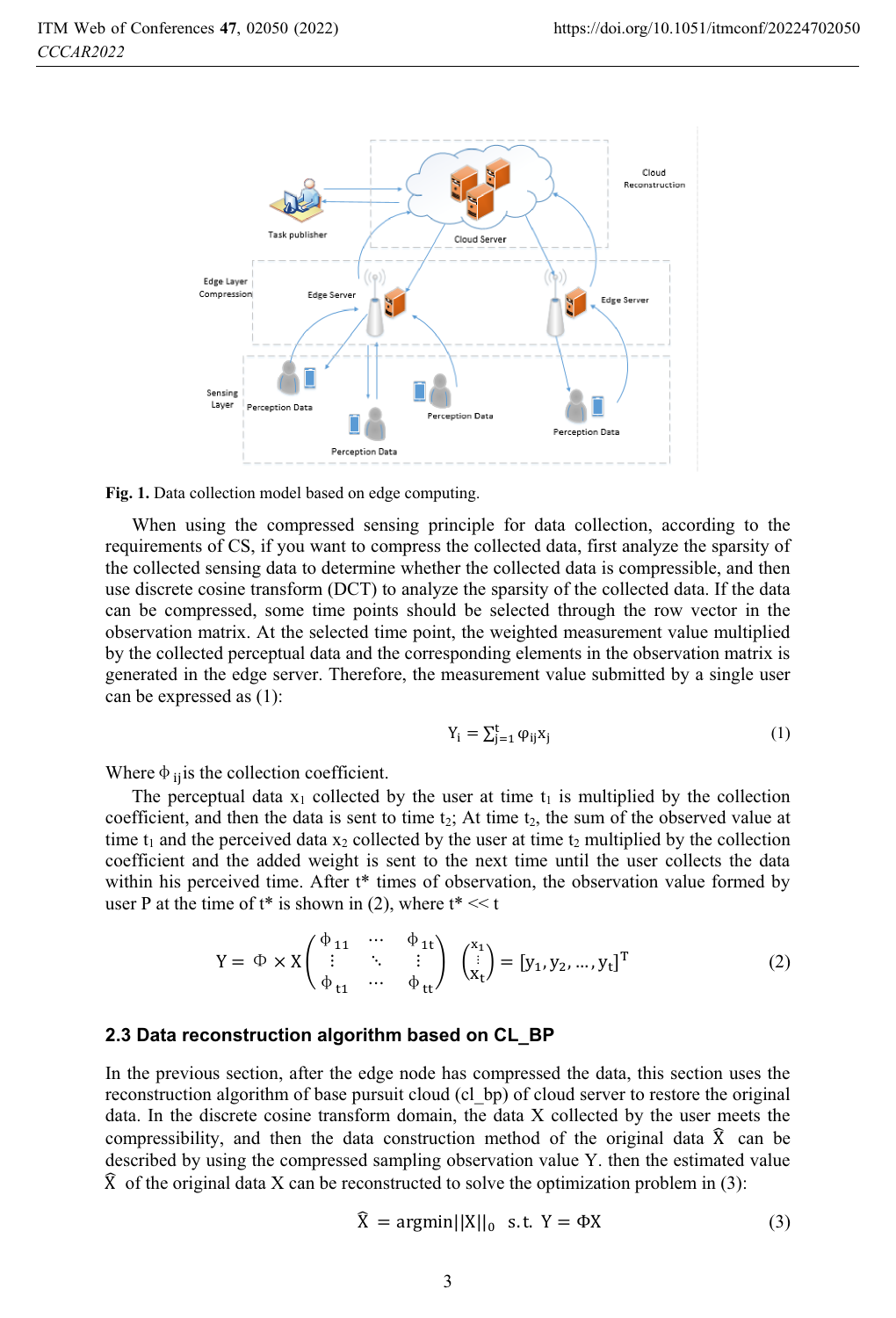Where  $\hat{X}$  is the estimated value of the original data X, and X is sparse in the transform domain, then the sparse vector s can be determined. According to (4), it can be equivalent to solving (3):

 $\hat{s} = \text{argmin} \left| \left| s \right| \right|_0$  s.t.  $Y = \Phi \Psi s$  (4)

Among them  $\hat{s}$  is sparse data s estimates, s is sparse coefficient of original data X in  $\Psi$ ,  $\Psi$  is a sparse transformation base in this study.

Due to the (4) is a NP hard problem, Donoho put forward when the signal is sparse can use  $L_1$  norm instead of  $L_0$  norm, it is

$$
\hat{s} = \operatorname{argmin} ||s||_1 \qquad s.t. \ Y = \Phi \Psi s \tag{5}
$$

Therefore, in order to solve the above problems, the data reconstruction adopts CL\_BP algorithm to solve, although the amount of calculation is large, the reconstruction effect of the original data is better. For (5), the L1 norm regularization can be re expressed as a linear programming problem and can be solved effectively. CL\_ BP algorithm generally adopts interior point method or gradient projection method to solve this kind of problem. Gradient projection method is faster, but the result often has deviation. Compared with interior point method, the solution speed is slower, but the result is relatively accurate.

Use the interior point method to convert the above problem into the following (6):

$$
\min cTx \quad s.t. \ b = Ax; \ x \geq 0 \tag{6}
$$

In the above formula,c=[1,1,...,1]<sub>1\*2N</sub>,  $x \in \mathbb{R}^{2N}$ ,b=Y,A=[ $\Theta$ ,  $\Theta$ ],solveing x,let  $x =$  $\int_{\text{Q}_{N\times 1}}^{\text{P}_{N\times 1}}$ , and then find  $s_0 = P_{N\times 1} - Q_{N\times 1}$ . Finally, by solving (4) with the constraints of (6),  $\hat{s}$  $\frac{1}{2}$  can be solved.

## **3 Experiment and analysis**

#### **3.1 Dataset**

The data used in this experiment is the real-life air quality data set [9], which collects the air quality information of Beijing, mainly PM2 5, which records the air quality collected by 36 air quality monitoring stations at the same sensing time. The monitoring station records once every hour, with a total of 9504 data points. The comparison algorithm we use is the orthogonal matching pursuit algorithm (OMP), which is one of the greedy algorithms.

#### **3.2 Results and analysis**

This paper is verified by compression ratio (CR) and normalized mean square error (NMAE), where CR and NMAE are as shown in (7) and (8):

$$
CR = \frac{M}{N} \tag{7}
$$

NMAE = 
$$
\sqrt{\frac{1}{N} \sum_{i=1}^{N} (x_i - \hat{x}_i)^2}
$$
 (8)

Where N represents the length of the original data and M represents the length of the compressed data. $x_i$  represents real data and  $\hat{x_i}$  represents recovered data.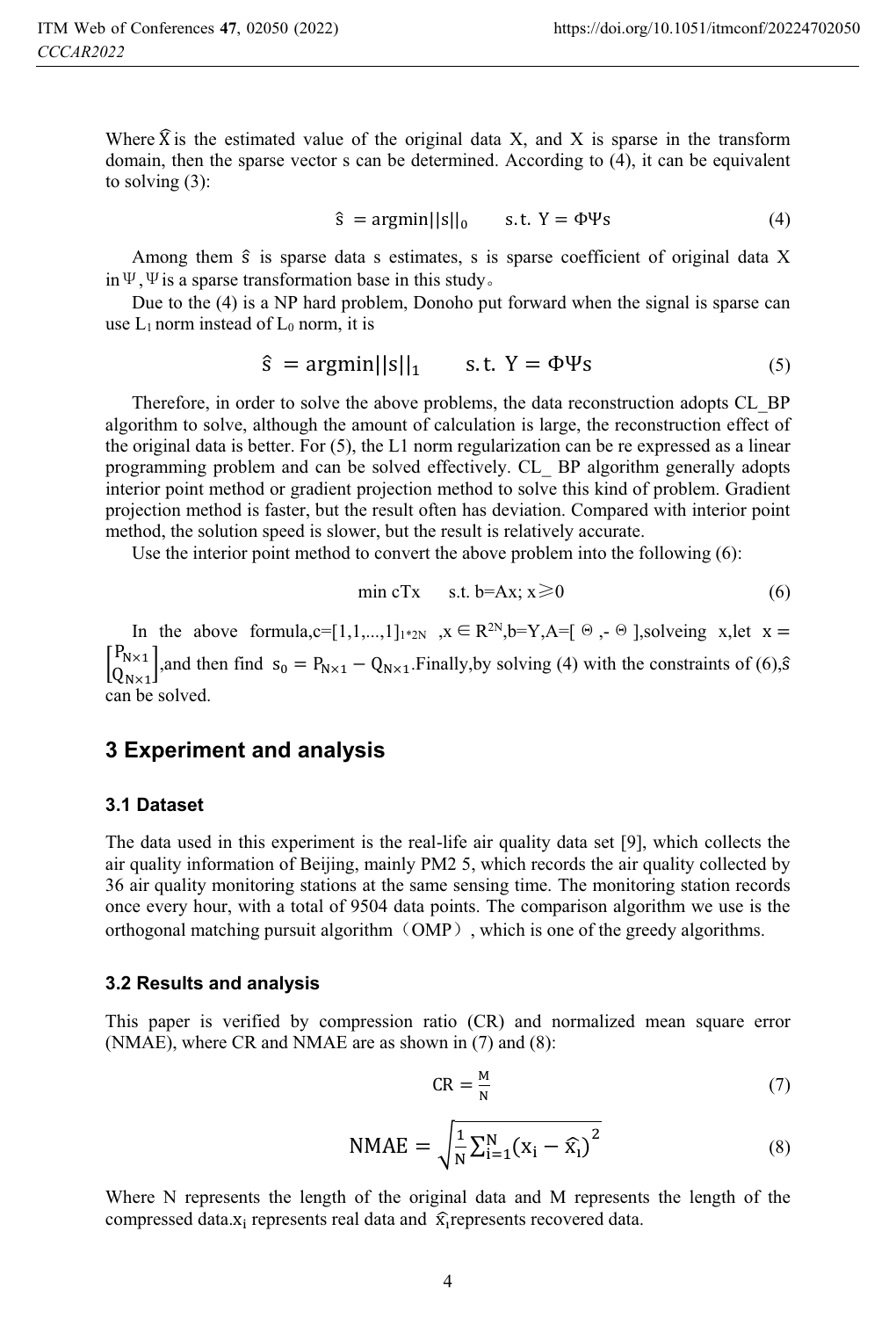Figure 2 shows the reconstruction effect of cl-bp algorithm on the air quality data of one of the 36 stations at different times. It can be seen from the figure that the original data and reconstructed data are basically the same, indicating that cl-bp algorithm has good reconstruction effect and high reconstruction accuracy.



**Fig. 2.** Comparison between reconstructed data and original data of algorithm CL\_BP.



**Fig. 3.** Reconstruction error of OMP.



**Fig. 4.** Reconstruction error of CL\_BP.